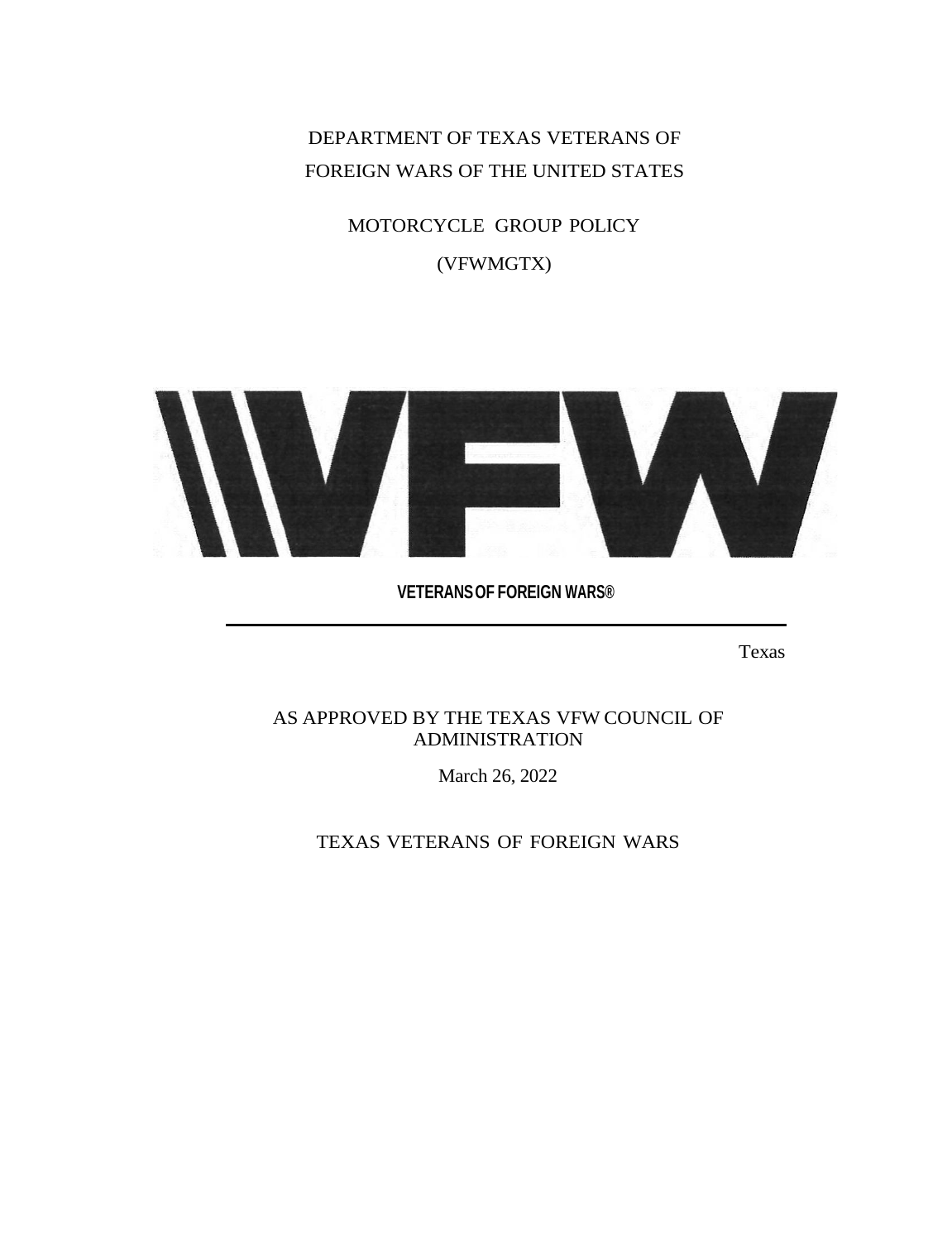#### **MOTORCYCLE GROUP POLICY**

#### **INTRODUCTION**

The Veterans of Foreign Wars, Department of Texas, is a nonprofit membership organization under the laws of the State of Texas and an affiliated organization under the National Veterans of Foreign Wars ofthe United States, a Congressionally Chattered nonprofit organization.

VFW members, affiliated organizations (including Districts and Posts) and the general public look to the Texas VFW to provide strong leadership on veterans' issues and to develop and implement effective programs to promote patriotism, community service, youth development and a strong national defense. In order to fulfill those important responsibilities, the organization must maintain a reputation that is above reproach.

#### **POLICY STATEMENT**

The purposes of this Motorcycle Group Policy are to promote and support the programs ofthe Veterans of Foreign Wars, to promote motorcycle safety programs and to provide a social atmosphere for VFW members and members ofit's Auxiliary who share the same interests. All activities will be governed by National, Department, or Post Bylaws and this Policy.

#### **RESOURCES**

Resources used for this policy were obtained from National VFW Resolution 308 approved at the 111th National VFW Convention and adopted on August 23, 2010, the National VFW Riders Group Policy dated 12/20/2017, National VFW Bylaws and Manual of Procedure, and Texas VFW Bylaws.

#### **CONTACT FOR QUESTIONS**

The Department of Texas Adjutant or the Department of Texas Motorcycle Group Chairman.

#### **APPROVED BY**

This Motorcycle Group Policy was approved by the 2022-2023 Council of Administration and ratified by the State Commander on March 26, 2022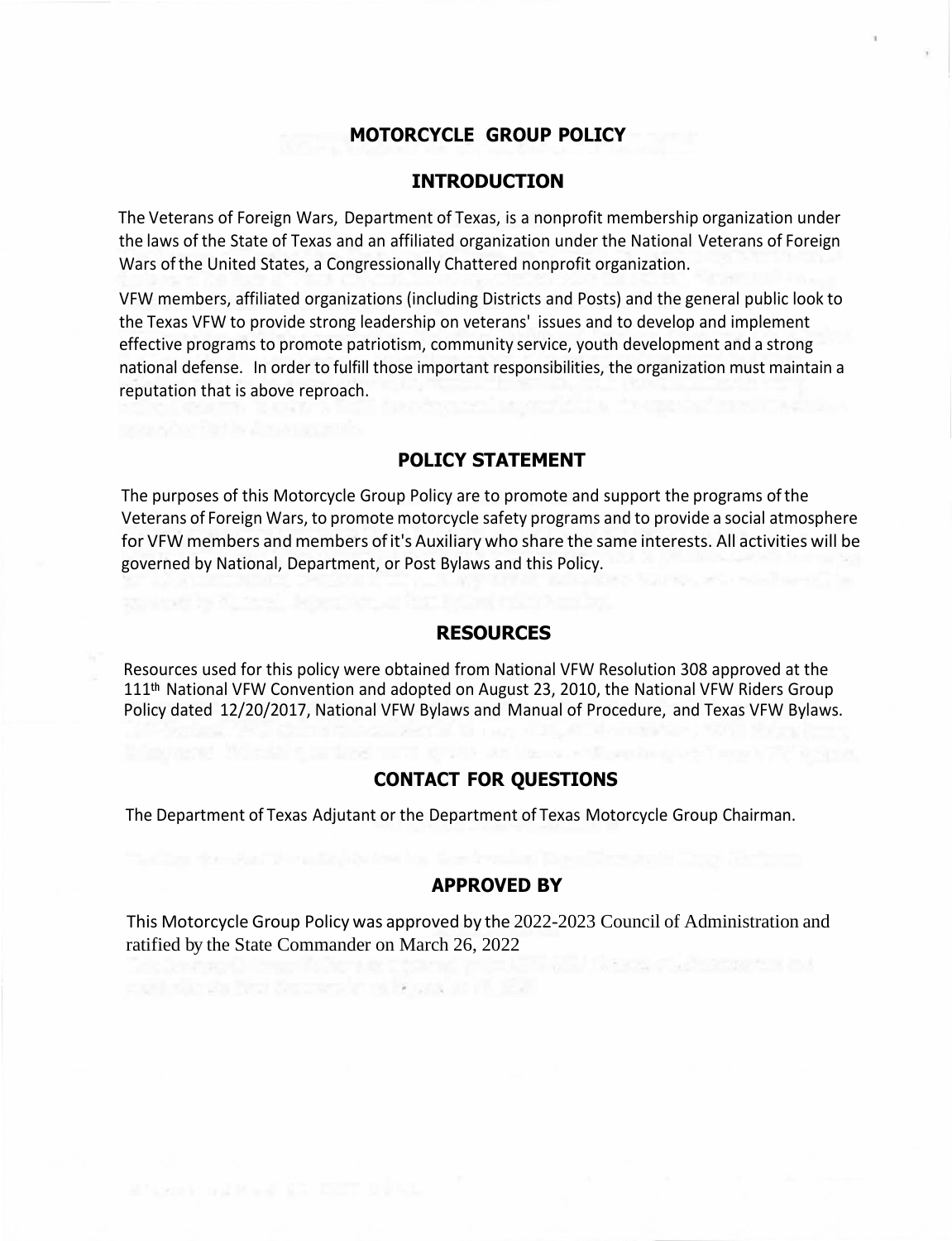#### **Texas VFW Riders Group Committee**

In accordance with National VFW Resolution 308 approved at the 111<sup>th</sup> National VFW Convention and adopted on August 23, 2010and the National VFW Riders Group Policy dated 12/20/2017 the Department of Texas Veterans of Foreign Wars establishes a Texas VFW Motorcycle Group Committee as a subordinate unit of the Department of Texas in accordance with the State Bylaws and shall be known as the Texas VFW Motorcycle Group (Group).

The Veterans of Foreign Wars Motorcycle Group of Texas, as a subordinate unit, is a standing committee of the Department of Texas, Veterans of Foreign Wars of the United States, authorized by the Department Bylaws to Operate as a subordinate unit to the Texas VFW under the control of the Veterans of Foreign Wars of the United States. The Texas VFW is comprised of Post motorcycle committees as approved by a Post as a subordinate unit hereinafter referred to as the "Unit".

The Group Committee Chair shall advise the State Commander on topics relating to group riding; assist in the coordination and execution of sponsored ride activity, examples would be the annual Vander Clute Memorial Motorcycle Ride, the Operation Daily Battle Ride or any Commander rides; provide guidance to sponsoring Posts in the form of a policy approved by the Department Council of Administration; and to promote safe riding in accordance with this policy that promotes the purpose of the Congressional Charter.

# **1. General Comments**

- A. All Texas VFW Motorcycle Group activities will be governed by National, State and Post Bylaws and official Policy as approved by the National Headquarters and Department Council of Administration. Wherever the Texas VFW MG Policy or subsequent amendments are found to be in conflict with the present or any future National or Department Bylaws or Policy, the latter shall prevail and be binding upon the Texas VFWMG. In all cases where there is a disagreement in the interpretation of this Policy, the Department Commander or the Post Commander, at each Post will decide the issue subject to the provisions of Section 109 of the National Bylaws and Manual of Procedure.
- B. The Texas VFW Motorcycle Group IS NOT a sanctioned Motorcycle Club (MC) or a part of any MC Confederation/ Organization at any level and as such, does not have colors. The Texas VFWMG proudly displays the VFW Cross of Malta or Auxiliary Emblem which shows they are members of the VFW or its Auxiliary and must always conduct themselves with that representation in mind.
- C. Each Unit formed shall be a subordinate unit serving as a committee of the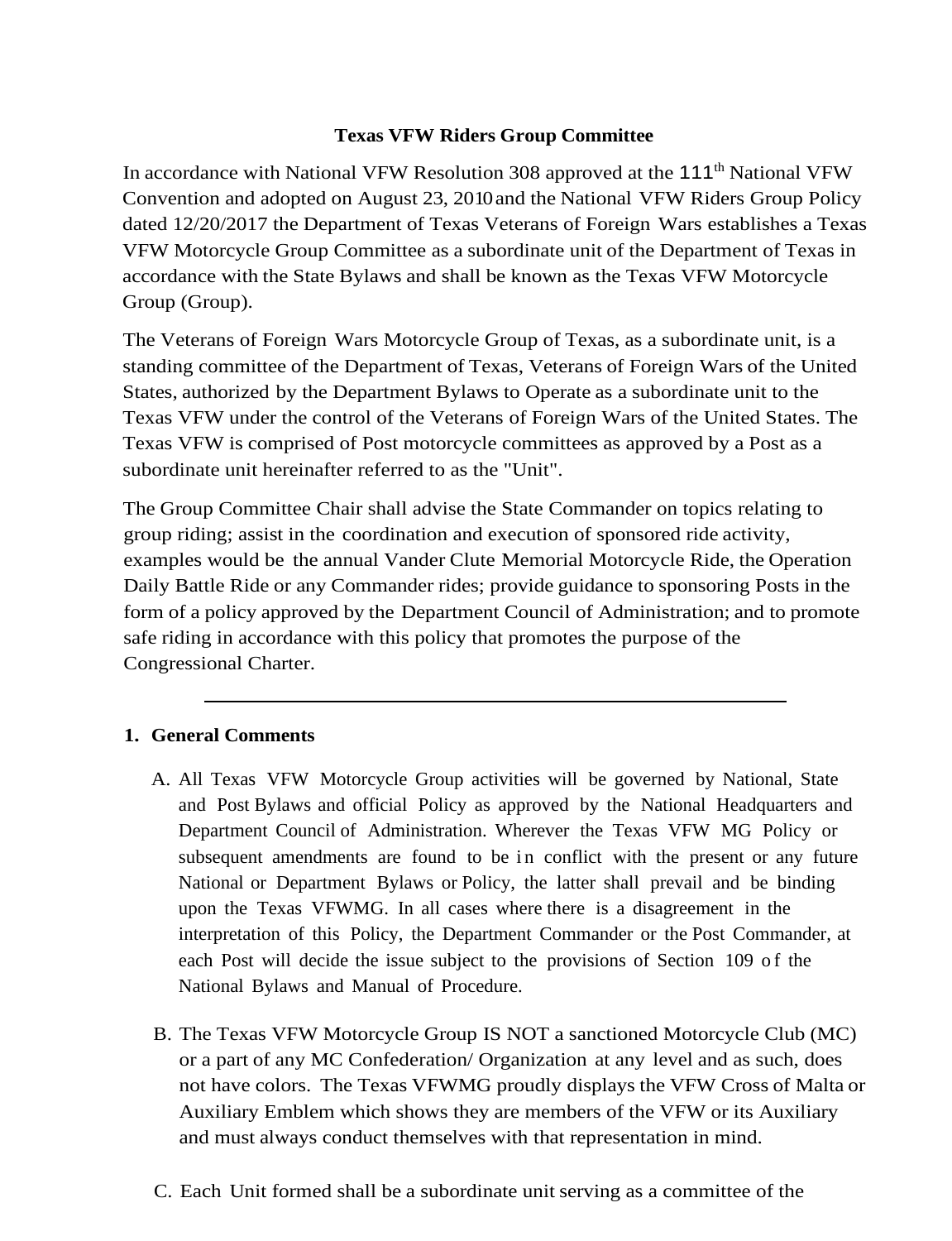Sponsoring Post. All Unit Officers will be appointed or elected from those members, in good standing of the Post or Auxiliary, who are also members of the Texas VFWMG. In addition, the Commander and Quartermaster of the sponsoring Unit, by virtue of their offices, shall be members of the committee.

- D. The Unit Chair or Group Chair shall exercise supervision over the Texas VFW Unit or Group members and will ensure the protection of the VFW name and property.
- E. The Unit Chair shall report activities at each regular meeting of the sponsoring Post. The Group Chair shall report activities to the Council of Administration at the Department Midwinter and State Convention Meetings. This report includes the following information:
	- 1) A full accounting of Unit members and participants to include VFW members, VFW Auxiliary members and invited participants.
	- 2) Their activity, which should include the number of Unit events, mileage, hours donated, and an accounting of funds raised and disbursed by the Unit for the period.
	- 3) Units can submit written reports at the appropriate regular business meeting of their Post.
- F. Expenditure and receipt of funds (to include solicitation and fundraising activities) shall be in accordance with VFW National Bylaws and Manual of Procedure and the Texas VFW Bylaws.
- G. The Texas VFW Motorcycle Units must adhere to the policies herein and those passed down from the proper authority in accordance with Section 709 of the National Bylaws.
- H . By acceptance of a Texas VFW Motorcycle Unit, each Post entity agrees that it will maintain sufficient General Liability Insurance to protect such Unit and must name, as additional insureds, the Veterans of Foreign Wars of the United States and the Department of Texas, Veterans of Foreign Wars of the United States.
- I. Texas VFW Websites "Report Community Service" function is the standard method for Sponsoring Post/ District to report the Units Community Service activities.

# **2. MISSION**

- A. To promote and support the Congressional Charter and programs of the Veterans of Foreign Wars.
- B. To promote motorcycle safety programs.
- C. To provide a social atmosphere for VFW members and members of its Auxiliary who share the same interest.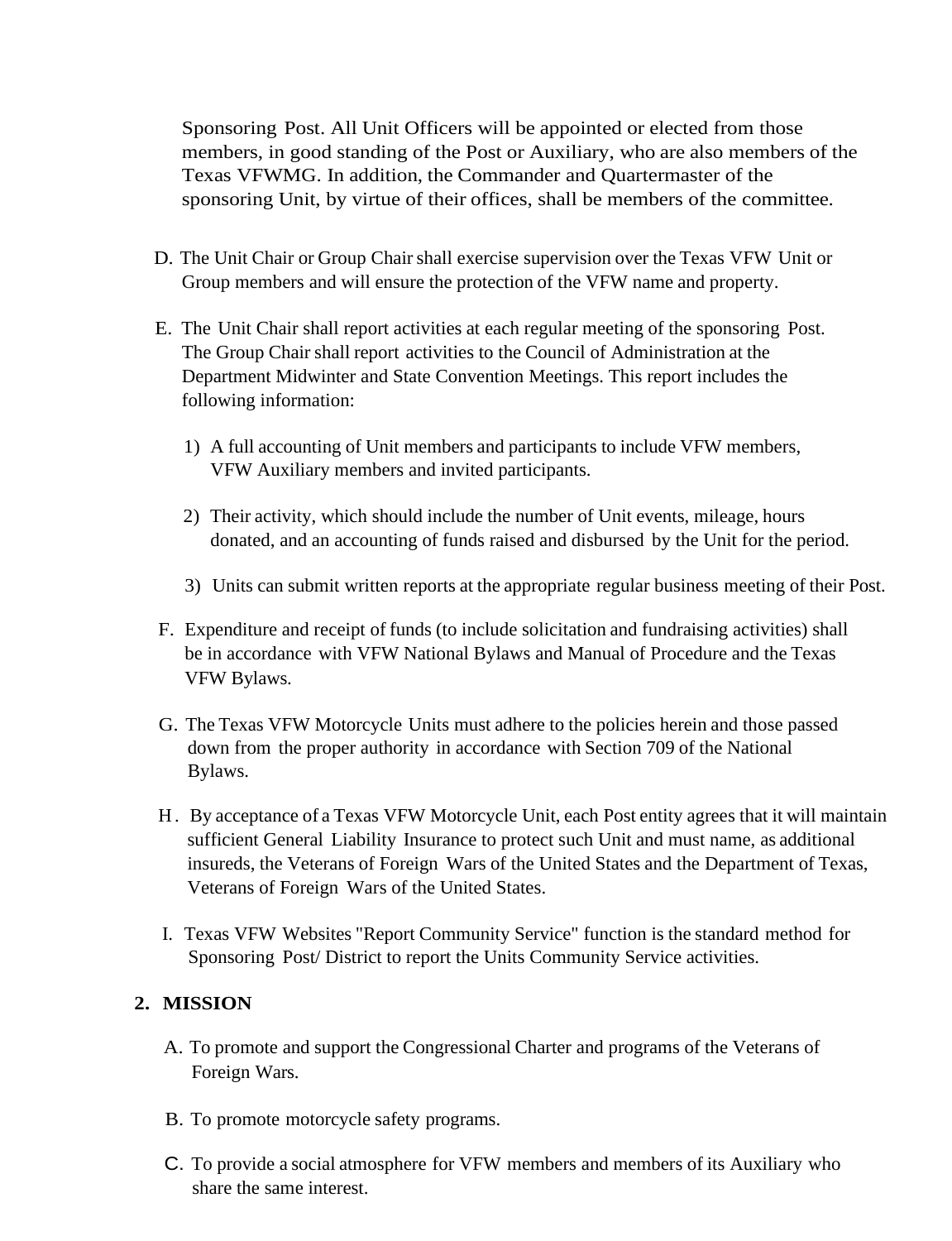#### 3. **MEMBERSHIP**

To be a member of Texas VFWMG, either Riding, Auxiliary or Support member, a person:

- A. Must meet all eligibility requirements of and be a member in good standing of the Veterans of Foreign Wars; or
- B. Must meet all eligibility requirements of and be a member in good standing of the Auxiliary to the Veterans of Foreign Wars; and
- C. Must provide proof of membership in the VFW or the Auxiliary by providing a current membership number and a membership card issued by the National VFW or Auxiliary.
	- 1) Riding Members consist of VFW members in good standing from any Texas Post who have a valid Driver's License with a motorcycle **"M"** endorsement in their state of residence and maintain proper levels of insurance and must meet requirements of the Unit they belong to as established by the Sponsoring Units Bylaws or Policies.
	- 2) Support Members consist of VFW members in good standing from any Texas Post that do not ride or cannot ride a motorcycle and must meet requirements of the Unit they belong to as established by the Sponsoring Units Bylaws or Policies.
		- a) Persons holding the position of Post or Department Commander and Quartermaster or their appointed representative are automatically considered voting members by virtue of their positions.
		- b) Persons disabled to the point that they can no longer ride a motorcycle shall be eligible to maintain their membership, with full voting rights and eligibility to hold any office within the Unit or Group, provided they:
			- (a) Are members in good standing; and
			- (b) Were members who met all requirements herein prior to any disability caused by:
				- (i) An accident; or
				- (ii) The aging process; or
				- (iii) A military service-connected disability
	- 3) Auxiliary members consist of all Auxiliary members, whether riding, passenger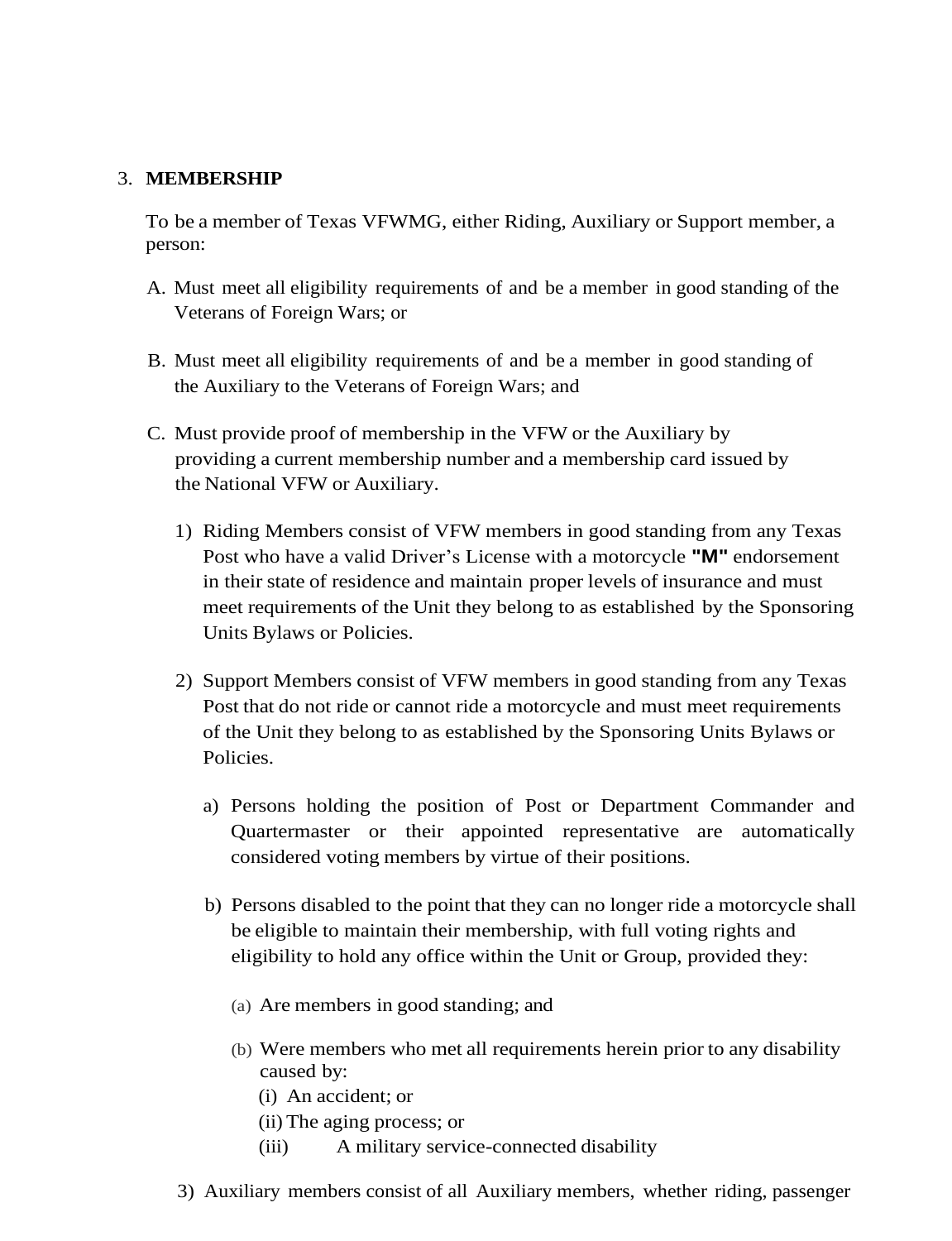or support and must meet requirements of the Unit they belong to as established by the Sponsoring Units Bylaws or Policies.

D. VFWMG Riding members should be recommended by two (2) active members in good standing and should attend two (2) Unit meetings and/ or pa11icipate in two (2) rides or events hosted by the VFWMG. Once all requirements have been met, at a regular meeting of the

Unit the applicant will be voted on and become a member with a 50% majority vote.

#### **4. UNIT REQUIREMENTS**

- A. A new Post motorcycle Unit may apply for a Unit Charter provided that the sponsoring Post has, by a  $2/3<sup>rd</sup>$ 's majority vote at any regular or special meeting called for such purpose, passed a motion to sponsor the Motorcycle Unit and have provided a copy of the applicable minutes the Texas VFW Group Chair.
- B. The sponsoring Post membership as well as the Texas VFWMG Group Chair must approve all applications for a new Unit Char1er.
- C. Sponsoring Posts may establish Bylaws, a standard operating procedure or adopt additional rules and regulation for the governance of their motorcycle Unit which will be considered a Subordinate Unit to the Post. Such Bylaws, procedures, or rules shall be subordinate to and consistent with the Bylaws of the sponsoring Unit, the National and Depa11ment VFW including the Department and National VFW Riders Policy.
- D. Each motorcycle Unit may propose Bylaws, a standard operating procedure, or propose additional rules and regulation for the governance of the Unit. Such Bylaws, procedures, or rules shall only become effective upon the approval of the sponsoring Post by a majority vote of members present at a regular or special meeting called for that purpose.
- E. Units may establish annual/ life member dues for its members.
- F. A new Post Unit Charter may only be left open for a maximum of ninety (90) days to allow the names of the original applicants to be added to the Post Unit Charter before publication.
- G. A Chartered Unit will always consist of at least eight (8) VFW Rider members. Failure to maintain at least eight (8) members will be cause for the revocation of the Unit Charter.
- H. Each Post shall register its Motorcycle Unit, using a form designated by the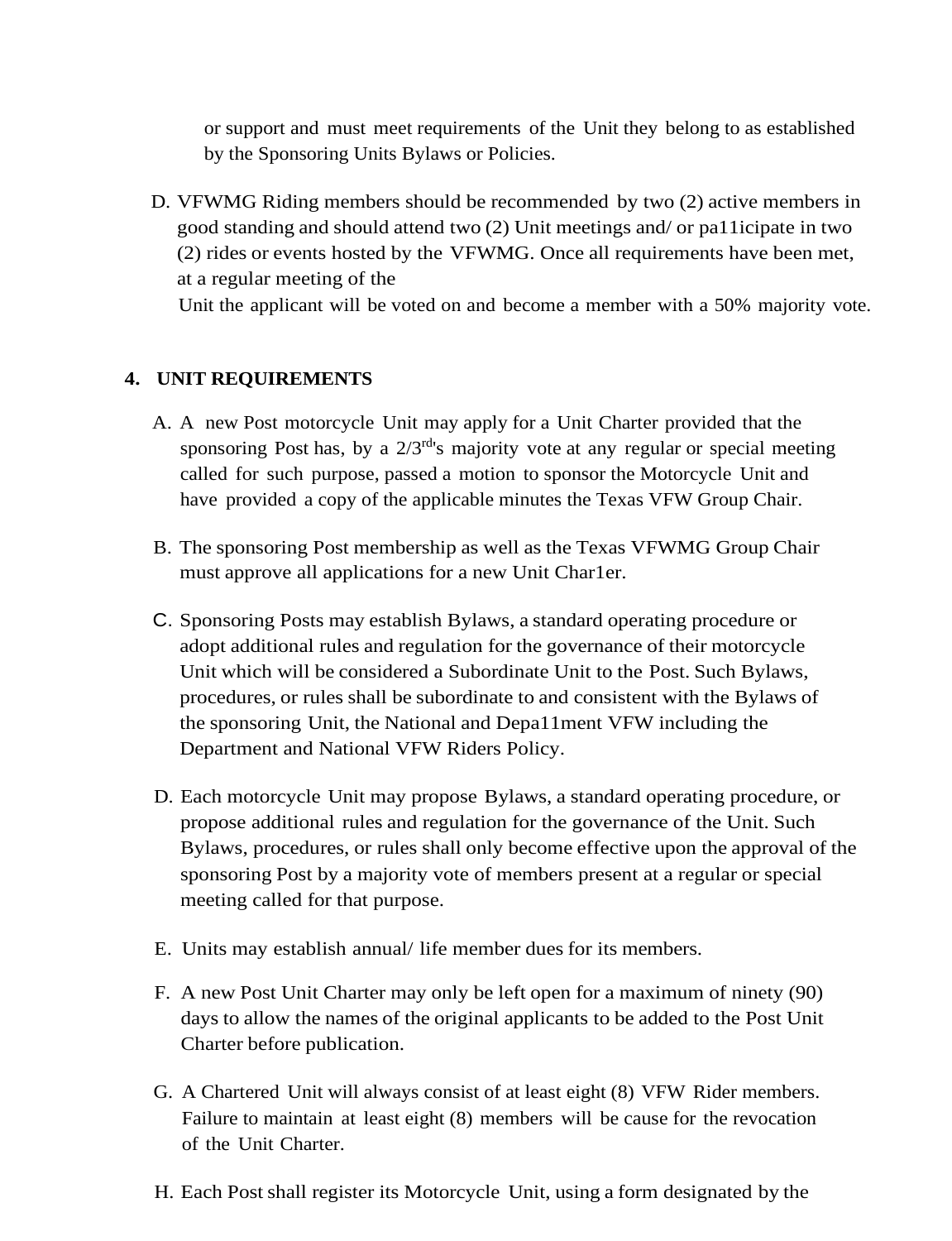National VFW Adjutant General. Each Unit will submit a VFWRG Form to the Group Secretary by September I of each year. Information provided will be used to promote and disseminate information regarding VFW organized riding events and National and State Policy recommendations.

- I. The VFWMGTX State Committee will receive from each Unit a per capita (maintenance) fee of \$50 per every five (5) members (or portion thereof) to cover the administrative costs of the VFWMGTX annually. Such per capita may be changed as prescribed by the VFWMGTX Committee of Units with the approval of a majority vote of those riding members present at a regularly scheduled meeting of the VFWMGTX or a special meeting called for such purpose. Monies to be paid no later than December 31 each year for the ensuing year.
- J. The VFWMGTX State Committee will receive from each Unit a per capita fee of \$50 per every five (5) members (or portion thereof) to cover the VFW Voice of Democracy Scholarship annually. Such per capita may be changed as prescribed by the VFWMGTX Committee of Units with the approval of a majority vote of those riding members present at a regularly scheduled meeting of the VFWMGTX or a special meeting called for such purpose. Monies to be paid no later than December 31each year for the ensuing year.
- K. Any member of the Texas YFWMG who is also a member of the VFW or its Auxiliary and are delinquent in dues for their respective organization will lose their Texas VFWMG membership until such time as they are a paid member of the VFW or the Auxiliary. Only the Post has the authority to suspend delinquent members or remove unpaid members.
- L. Each Unit shall be required to submit an Officer Repo1t, with Official Meeting Time and Location, to the Group Secretary by July I each year and any time a change of Officers, Meeting Time or Location happens.

# **5. TEXAS VFW MOTORCYCLE GROUP**

- A. The Texas VFW Motorcycle Group (MG) consists of every chartered Unit in the Depa1tment.
- B. A quorum of at least 20% of Units must be present to conduct business provided all Units received notification of the meeting.
- C. All matters of business brought before the Texas VFW Motorcycle Group must be done so only through the Unit Chair or duly authorized voting representative of the Unit.
- D. The Texas VFW Motorcycle Group will meet bi-annually for regular meetings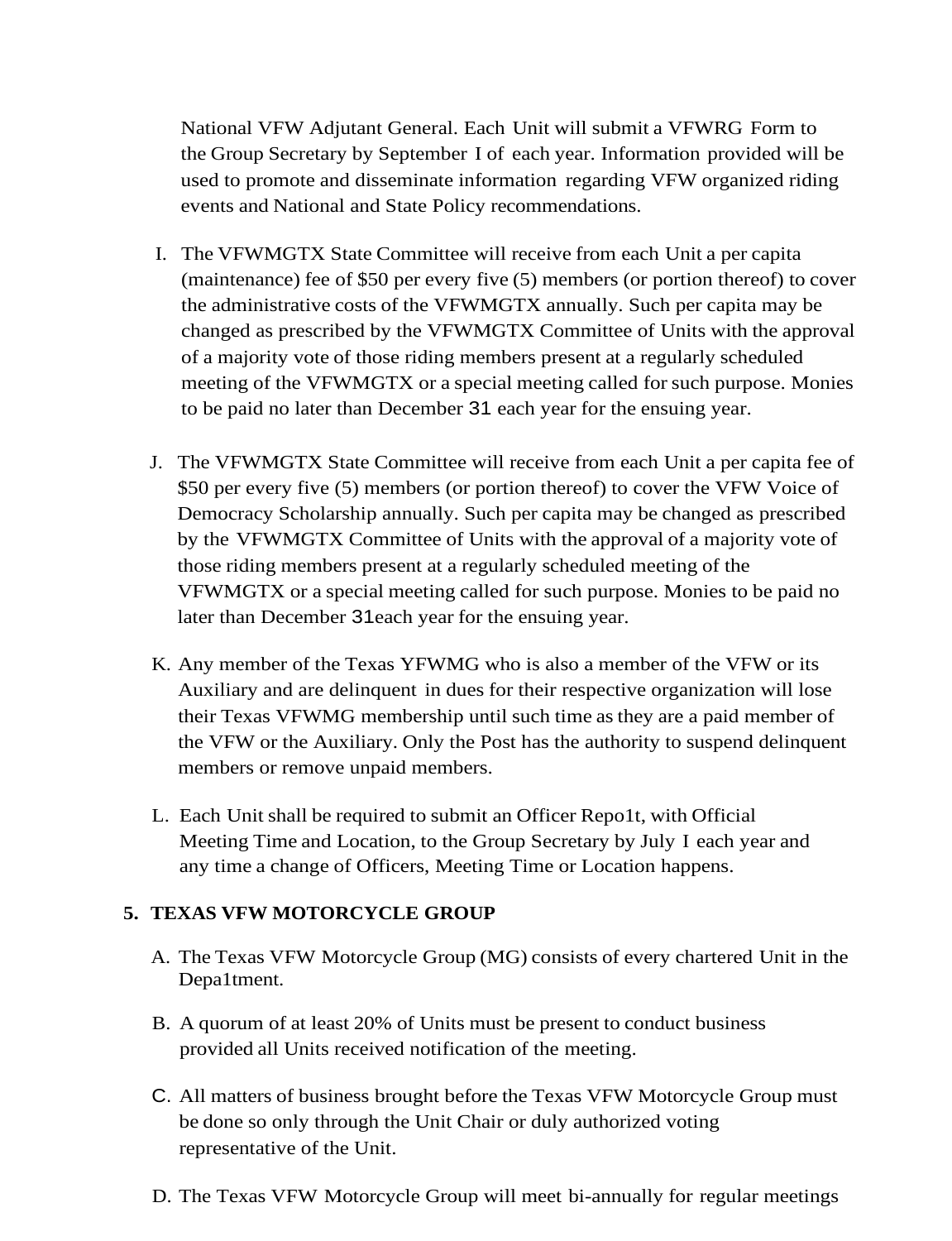which are to be designated as the Spring All-State Meeting and Fall All-State Meeting, with the location and dates to be voted on during such meetings. Special meetings of the Texas **VFW** Motorcycle Group may be called by the State Committee at a date not more than fourteen (14) days after:

- I) The Group Chair receives a signed, written request from at least five (5) Units; or
- 2) A majority vote of the Texas VFW Motorcycle Group members present at any meeting; or
- 3) The State Commander or Group Chair decides a special meeting is necessary.
- 4) No business shall be transacted at any special meeting except for that for which the meeting is called. The location of the special meeting will be at the discretion of the Group Chair.
- E. Unit Chair's will assure that they provide two (2) duly authorized voting representatives of the Unit to attend all regular or special meetings of the Group.
- F. A 50% + majority of the Units present will constitute a majority for voting. Any action that requires approval by the Texas VFW Motorcycle Group between meetings, may be accomplished electronically. A record of such voting and the outcome wi11be maintained by the Group Secretary and ratified at the next regularly scheduled meeting of the Texas VFW Motorcycle Group.
- G. No business approved will become effective until approved by the Depa1tment Council of Administration.
- H. Texas VFW Motorcycle Group will provide a written report annually to the National VFWRG Advisory Committee.

# **6. OFFICERS - DUTIES AND RESPONSIBILITIES**

# **A. UNIT OFFICERS**

The members of each Unit shall recommend to the sponsoring Post, a VFW Rider member to serve as the Unit Committee Chair for each VFW Administrative year no later than May 31of each year. The sponsoring Post Commander shall, upon installation to office, appoint a Motorcycle Committee Chair, who must by a VFW Rider member for such Unit. It is entirely the prerogative of the sponsoring Unit's Commander, to either agree with the Unit recommendation or to appoint a Motorcycle Committee Chair of their choosing. Among the duties of the Unit Officers are:

I) Chair - Appointed by Post Commander, must be a member in good standing of the Veterans of Foreign Wars, and a member of the sponsoring Unit and qualify as a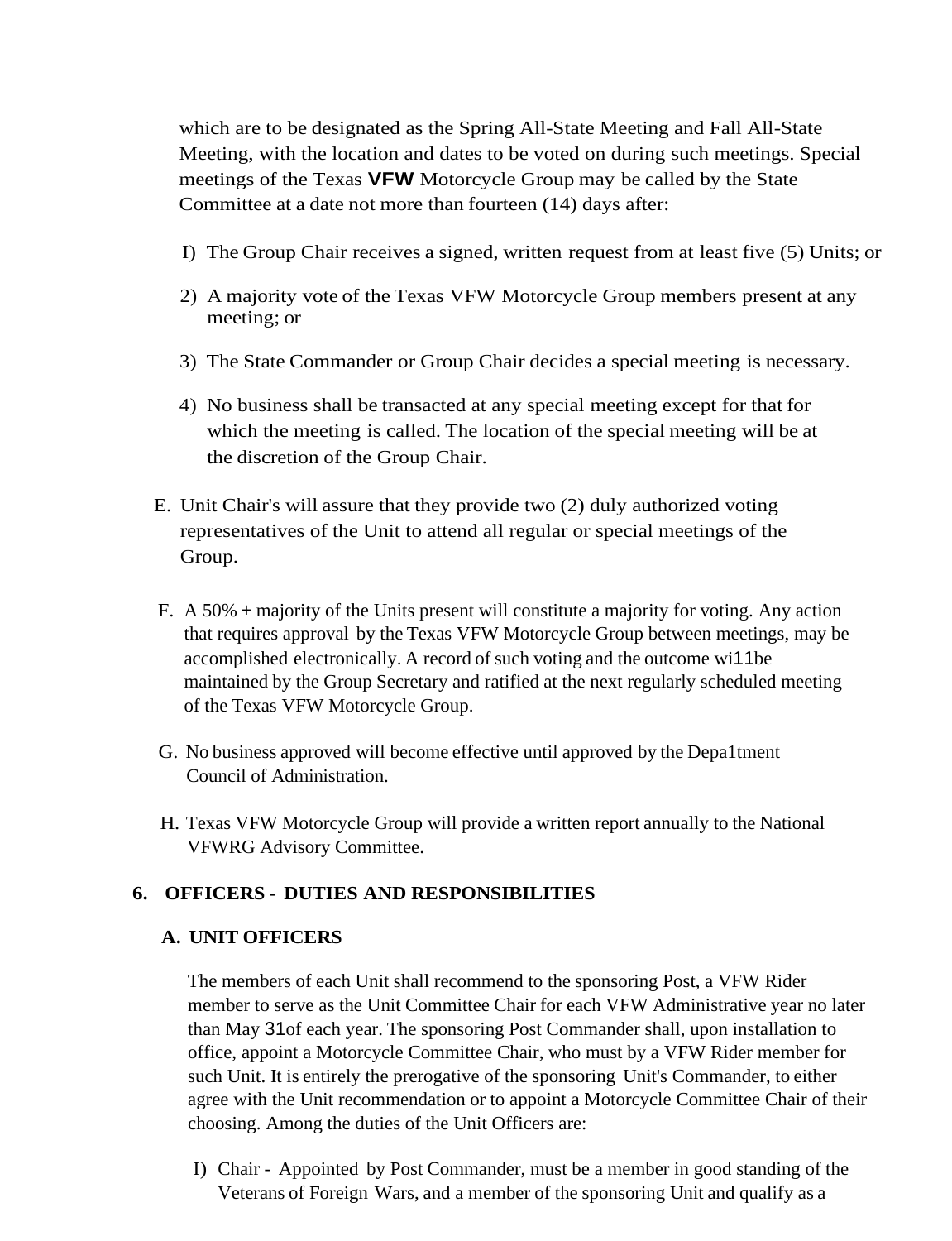Member of the Unit and has the following duties:

- a) Serve as presiding officer of all Unit meetings. The Chair will act as a liaison between the Unit and the Sponsoring Post and community organizations. The Chair will request, from the Sponsoring Post, approval for all events, expenditures of Unit restricted funds. The Chair will give a monthly report of the Unit's activities.
- b) The Chair will ensure that all required paperwork (i.e. Officer Report, Meeting Information, VFWRG National Form, etc.) is submitted to the Group Secretary within required timeline.
- 2) Vice-Chair-The Unit may elect or the Chair may appoint a Vice-Chair if required by Sponsoring Posts Bylaws, standard operating procedure, or adopted rules and regulations for the governance of their motorcycle unit and must be a riding member in good standing of the Veterans of Foreign Wars, and has the following duties:
	- a) Will perform the duties asthe presiding officer in absence of the Chair. Assists in the planning of Unit events. Coordinates the flow of information provided to Unit members and advises the Chair of concerns of Unit members.
- 3) Secretary The Unit may elect or the Chair may appoint a Secretary if required by the Sponsoring Posts Bylaws, standard operating procedure, or adopted rules and regulations for the governance of their motorcycle unit and must be a member in good standing of the Veterans of Foreign Wars or a member of its Auxiliary, and has the following duties:
	- a) Responsible for keeping all the Unit records, written reports and correspondence between outside organizations. The Secretary will maintain all applications and Waivers of Liability Forms. They call role at Unit meetings and are responsible for recording the meeting minutes. It is the Secretary's duty to notify all members of special meeting times and dates other than the normally scheduled meetings. The Secretary will maintain the Bylaws or Standing Rules as approved by the Sponsoring Post that are applicable to the Unit.
- 4) Treasurer Held by the Sponsoring Unit Quartermaster or their authorized representative in accordance with VFW Bylaws and has the following duties:
	- a) Maintains financial records of the Unit. The Treasurer collects monies from all fundraising events and coordinates disbursement of funds. The Treasurer shall give a detailed repo1t of all receipts and disbursement of funds at all Unit meetings. Shall provide a monthly financial report to the Sponsoring Post Quartermaster for inclusion in the Sponsoring Posts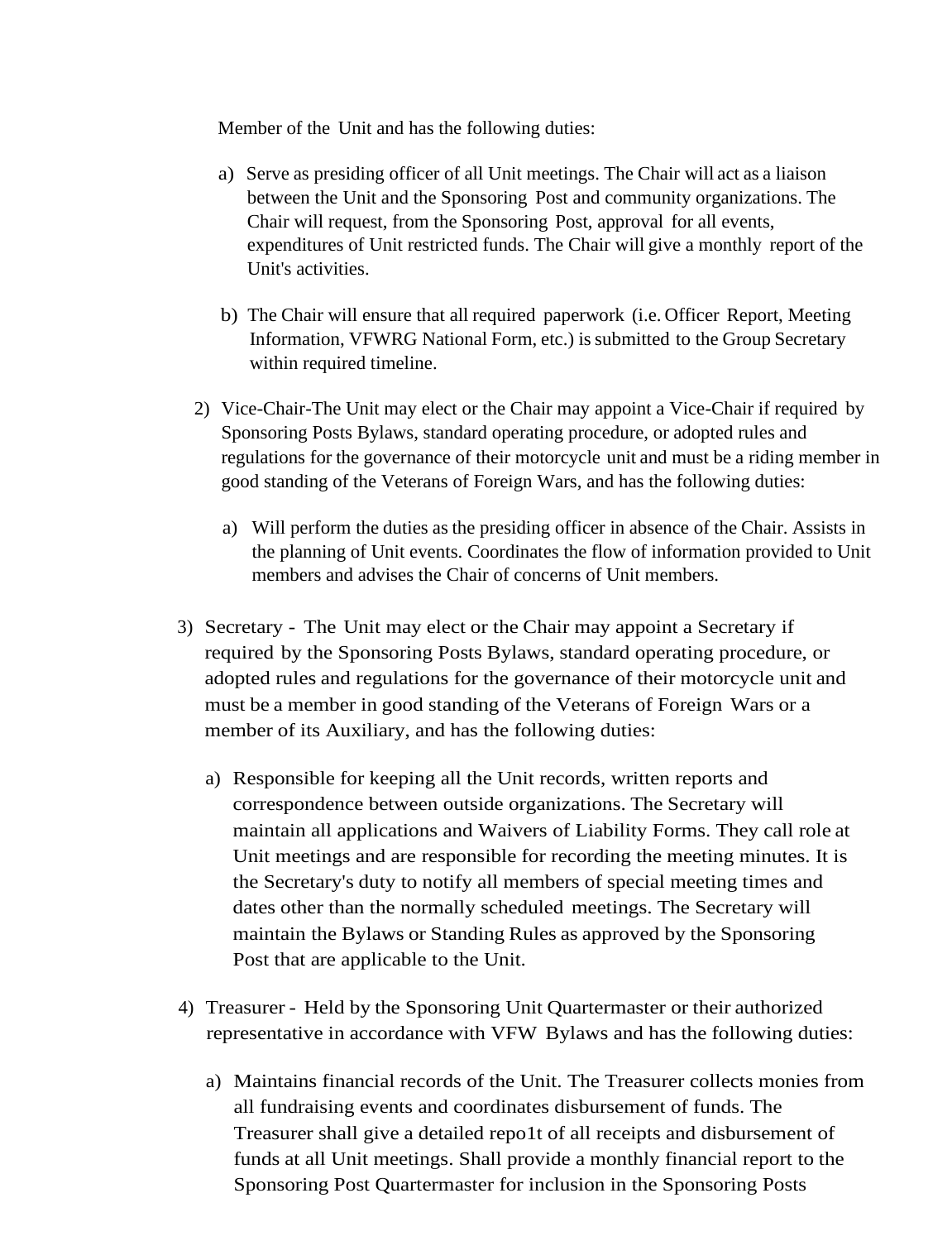financial report. The Treasurer is also responsible for maintaining all the Unit patches that are un-issued as well as a record of the patches each member has in their possession. The Treasurer collects all dues, if any, from Unit members.

- 5) Sergeant at Arms The Unit may elect or the Chair may appoint a Sergeant at Arms if required by the Sponsoring Posts Bylaws, standard operating procedure, or adopted rules and regulations for governance of their motorcycle unit and must be a member in good standing of the Veterans of Foreign Wars or a member of its Auxiliary, and has the following duties:
	- a) Makes certain to uphold rules of the Unit and keeps order at all meetings and events. Repo1ts actions of its members, who do not conform to the rules of the Unit, or its Sponsoring Post, to the Chair.
- 6) Chaplain The Unit may elect or the Chair may appoint a Chaplain if required by the Sponsoring Posts Bylaws, standard operating procedure, or adopted rules and regulations for the governance of their motorcycle unit and must be a member in good standing of the Veterans of Foreign Wars or a member of its Auxiliary.
- 7) Road Captain(s) The Unit may elect or the Chair may appoint Road Captains as necessary if required by the Sponsoring Posts Bylaws, standard operating procedure, or adopted rules and regulations for the governance of their motorcycle unit and must be a member in good standing of the Veterans of Foreign Wars or a member of its Auxiliary, and has the following duties:
	- a) The Road Captain is responsible for route planning and if needed the coordination of Support Vehicles for events. When on an event, they are the ranking officer if the Chair and Vice-Chair are not present and therefore lead the Unit formation on the ride. If the Chair is on the ride, the Road Captain rides at the front of the group with the Chair. The Road Captain will give a pre-ride safety briefing to all participants on the event including Support Vehicles drivers and passengers.
- 8) Any other positions requested by the Chair can be filled here by either Riding, Support or Auxiliary members.

# **B. GROUP OFFICERS**

I) Texas VFW Motorcycle Group Chair and Vice-Chair will be appointed by the State Commander of the Texas VFW. The term of the Chair and Vice-Chair will end concurrently with the term of the State Commander unless reappointed to the position. The Chair and Vice-Chair must be a member in good standing of the VFW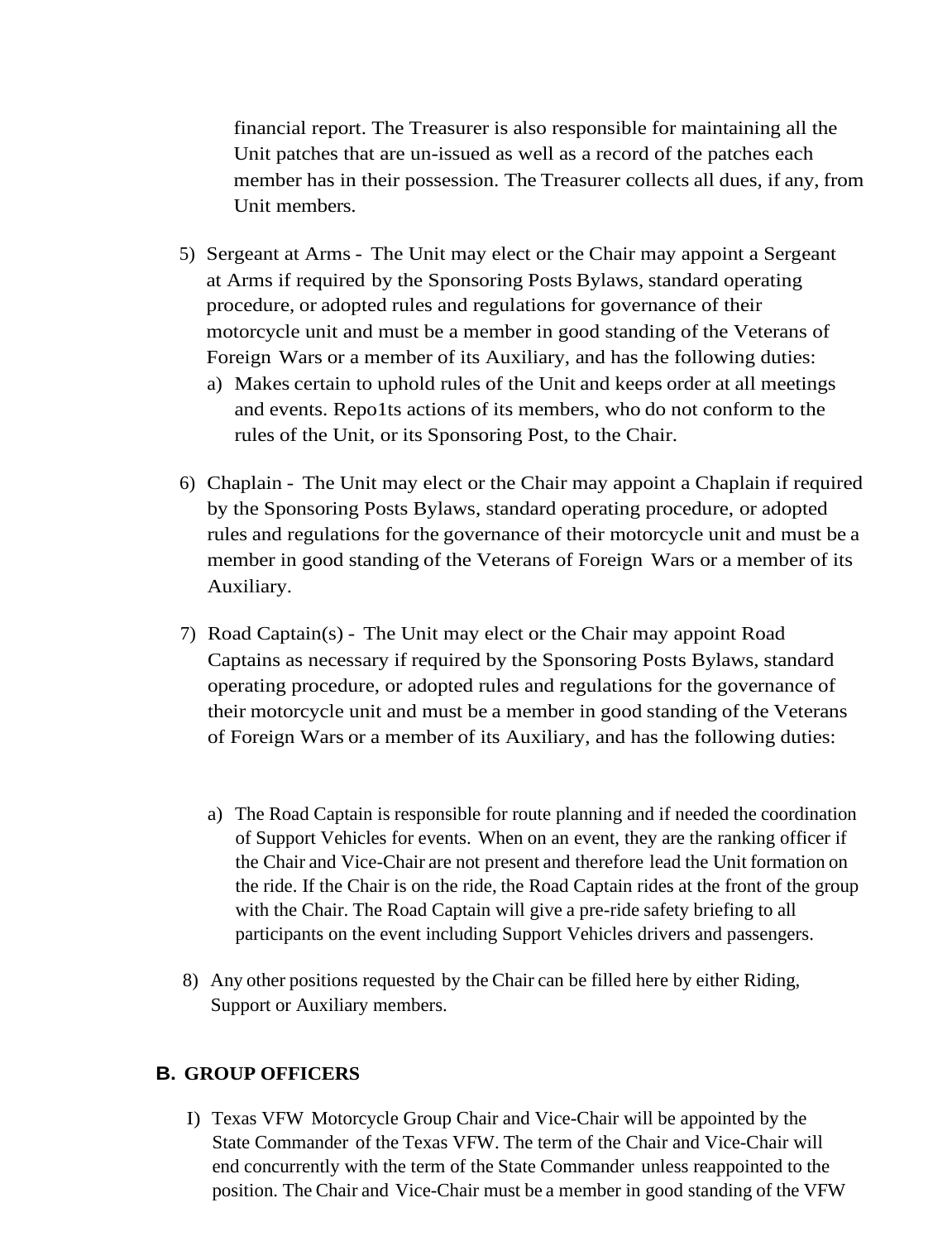and a riding member in good standing of a Unit within the Department. The Chairman shall:

- a) Preside at all meetings of the Texas VFW Motorcycle Group.
- b) Provide reports at theTexas VFW Mid-Winter and State Convention on the combined activities of all Units.
- c) The Chair recommends all disbursements of restricted funds of the Texas VFW Motorcycle Group to the State Quartermaster with approval from the State Commander.
- 2) Vice-Chair- Will perform the duties as presiding officer in absence of the Chair. Assists in the planning of Group events. Coordinates the flow of information provided to Unit members and advises the Chair of concerns of Group members.
- 3) Secretary -The Group Chair will appoint a secretary who must be a member in good standing of the Veterans of Foreign Wars or a member of its Auxiliary, and hasthe following duties:
	- a) Record and publish the minutes or all meetings associated with the Texas VFW Motorcycle Group.
	- b) Maintain any additional records of the Texas VFW Motorcycle Group.
	- c) Receive membership application from Group Treasurer and enter into Memstats. Will also maintain Unit rosters and disburse as necessary.
	- d) Handle any incoming or outgoing correspondence under the direction of the Group Chair for the Texas VFW Motorcycle Group.
- 4) Treasurer This position is filled by the State Quartermaster or his authorized representative. (VFW State Quartermaster is accountable for Texas VFW Motorcycle Group funds once such funds are placed in his custody. The VFW State Quartermaster will place all funds in a restricted account and list such funds as a separate line item on budget as directed by the Texas VFW Council of Administration) Among the duties of the Texas VFW Motorcycle Group the Treasurer, shall:
	- a) Collect and forward all monies collected to the VFW State Quartermaster on a timely basis.
	- b) Process patch orders to include verifying person ordering has current membership status, then ordering, receiving, and shipping all orders to Patch Coordinators of each Unit.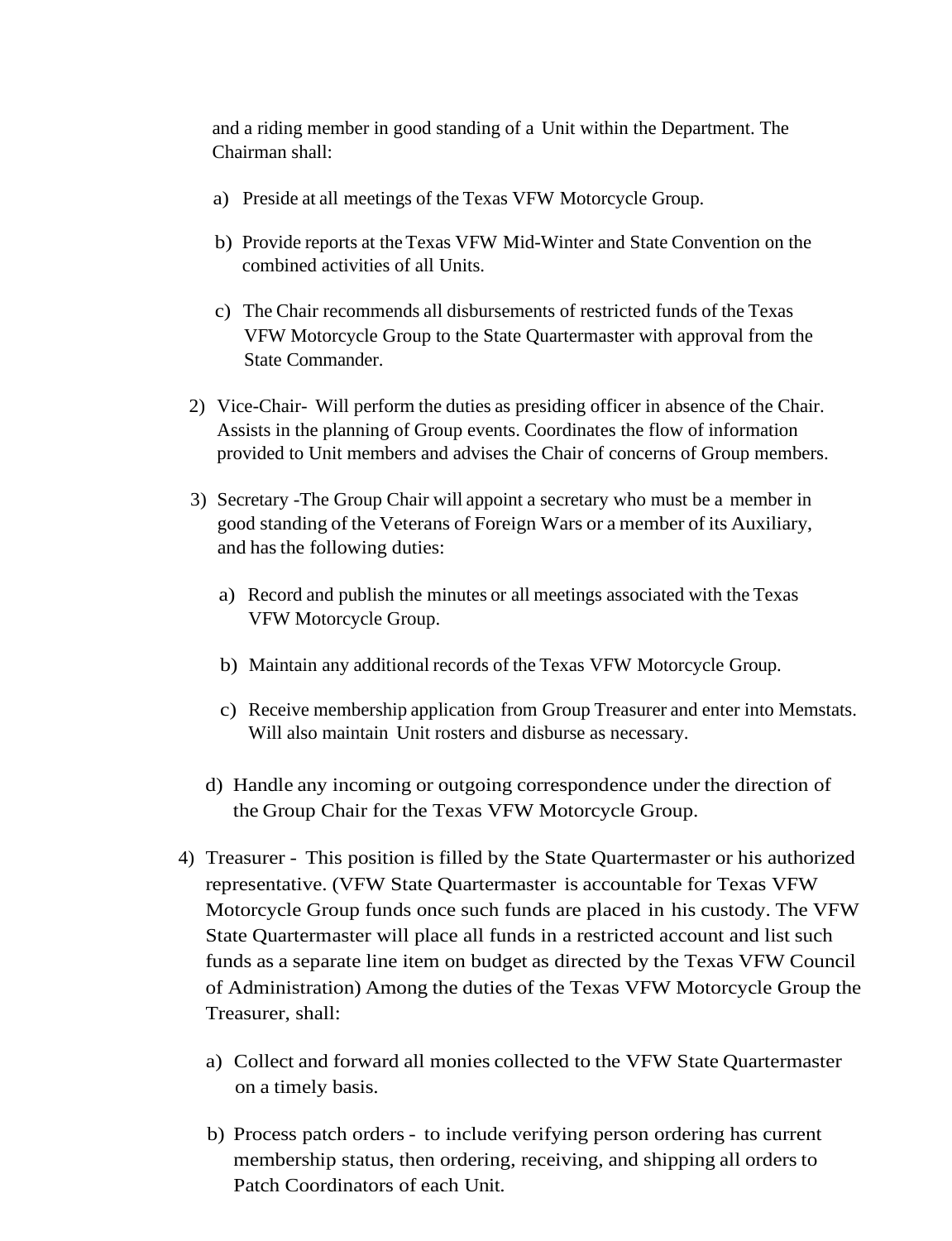- c) Process all membership applications and forwarding to Group Secretary for record keeping.
- d) Maintain scanned copies of all incoming monies.
- e) Maintain yearly Unit monetary requirements and report to Chair any amounts received from Units.
- 5) Any other positions requested by the Group Chair can be filled here by either Riding, Support or Auxiliary members.

# 7. **UNIT MEETINGS**

- A. Each Unit of the Texas VFW Motorcycle Group will conduct at least one (I) monthly meeting of the Unit Motorcycle Committee.
- B. The quorum at meetings for any Unit will be at least five (5) VFW Unit members.
- C. Special Unit meetings must be called for at a date not more than fourteen (14) days after:
	- I) Committee Chair receives a signed, written request of five (5) VFW Riding members; or
	- 2) A majority vote of the Unit VFW members present at any meeting; or
	- 3) The Unit Committee Chair decides a special meeting is necessary.
	- 4) No business shall be transacted at any special meeting except for that which the meeting is called. The location of the special meeting will be at the discretion of the Unit Chair.

# **8. UNIFORM, VESTS & INSIGNIA-PATCHES/ LOGO**

A. The use of VFW logos and VFW trademarks are protected under Section 803 and 805 of the National Bylaws and Manual of Procedure. The emblem used by the Texas VFWMG is the VFW Cross of Malta. The National office of the VFW has the copyright to the emblem and as such, all emblems or logos used by the Texas VFWMG will be purchased through the VFW Store. The Texas VFWMG patch will be a one-piece patch, which has two (2) ribbons incorporated in it. The ribbon on top will read "Veterans of Foreign Wars" and the ribbon on the bottom will read "Motorcycle Group", and in between the two ribbons will contain either the VFW Cross of Malta or the Auxiliary emblem, as appropriate. The patch will be worn on the back of a black leather or denim vest. Below that will be a special ribbon that denotes a Charter, Unit, Department, Auxiliary, Support or Founding Member. The Founding member ribbon denotes the original founding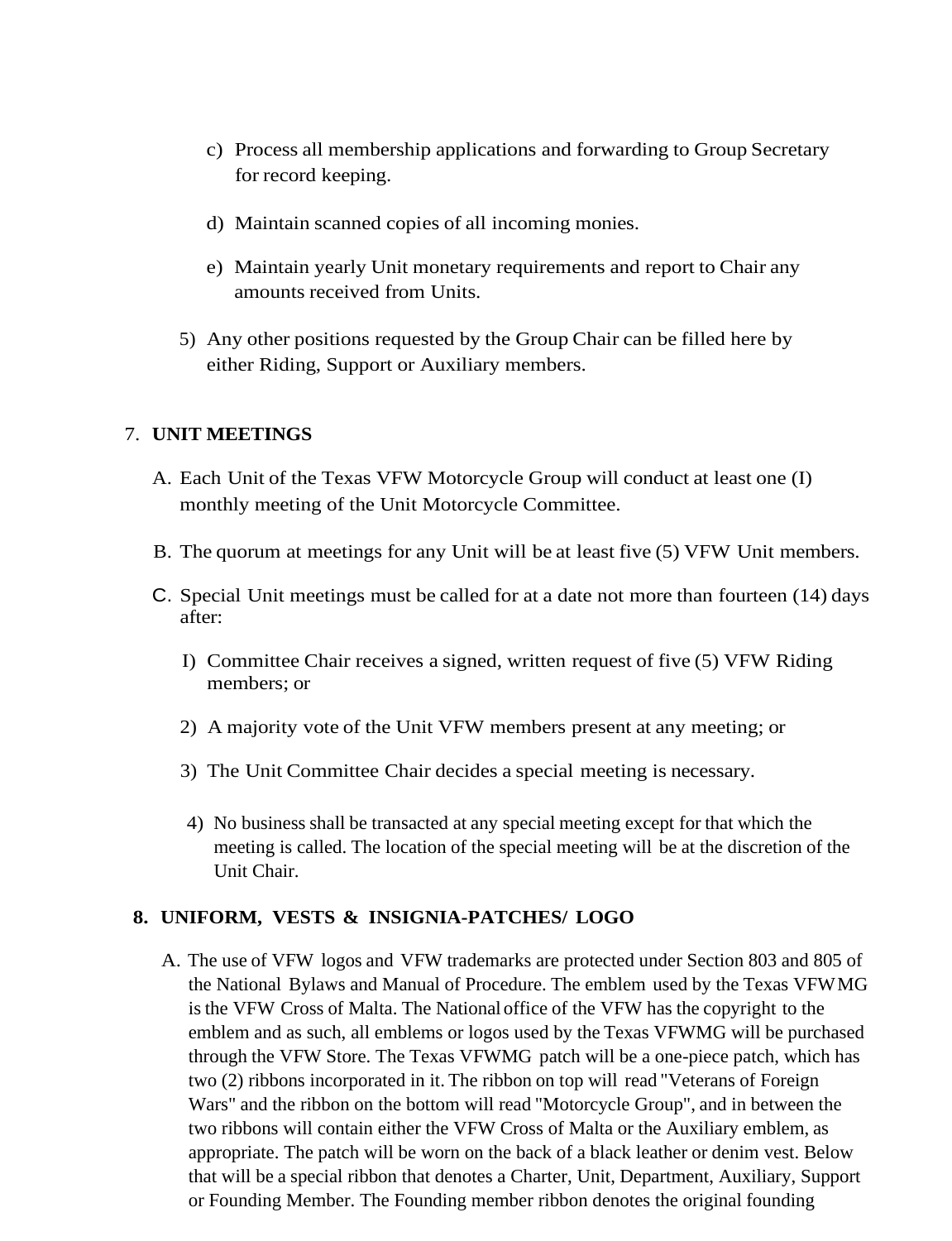members of the Texas VFW Motorcycle Group. Department ribbons will be worn exclusively by the Department Commander and Department Quartermaster as they are members per their position in the Department VFW.

- B. The only patch or markings of any kind that will be displayed on the back of members vest will be asstated in Section 8 A and may only be worn by a member in good standing with both the Texas VFWMG and either the VFW or its Auxiliary. All patches with Unit numbers, positions held, name, road name as well as Charter Member patches for Auxiliary or VFW
- R Support Members (that joined during the open charter period), will be worn on the front left side of the vest under the flag of the United States of America and above any military badges and ribbons. A single small pin or patch recognizing a pa11icular military achievement (such as a CIB, Purple Heart, Military Grade/ Rank, etc) or an assigned unit may be placed above the Texas flag as long as such pin or patch does not detract from the State of Texas flag.
	- C. Unit members are encouraged to wear their own vest with appropriate patches to display their affiliation with the Unit and the Veterans of Foreign Wars. Unit and Group officers are required to wear appropriate position patches for the position held.
	- D. Auxiliary member will use the blue Auxiliary emblem patch with the "Veterans of Foreign Wars" ribbon on top and the '·Motorcycle Group" ribbon on bottom with an Auxiliary ribbon beneath it. If an Auxiliary member joins during an open charter period, a small Chat1er Member patch will be placed on the front left side under the Unit patch.
	- E. The VFW Post or the Auxiliary that the member belongs to, as well as, but not limited to, being a Life Member of such stated entity, will be noted on a patch on the right front side of the vest, under the flag of the State of Texas.
	- F. Any Unit wanting to use VFW logos, Initials or name Veterans of Foreign Wars for items to be sold must provide a draft or prototype of the item at a regularly scheduled meeting of the Texas VFWMG or its Committee Chair for written permission submitted on the appropriate form from the National Quartermaster General to produce and sell.
- G. Any item of apparel which bears the Texas VFWMG emblem as defined in Section 8 A shall only be sold to members of the Texas VFWMG.
- H. In accord with United States Code Title 36, Chapter 10, Section 176 Respect for Flag, item U) the American Flag patch, being a replica, is to be worn on the left side of the vest, closest to the heart with the Texas flag opposite of it to designate our home state of Texas.
- I. The VFW Cross of Malta and Auxiliary emblems will be purchased through the VFW Store at their current rate plus applicable shipping and handling charges.
- J. To ensure that the look of the vest and patches remain consistent among the entire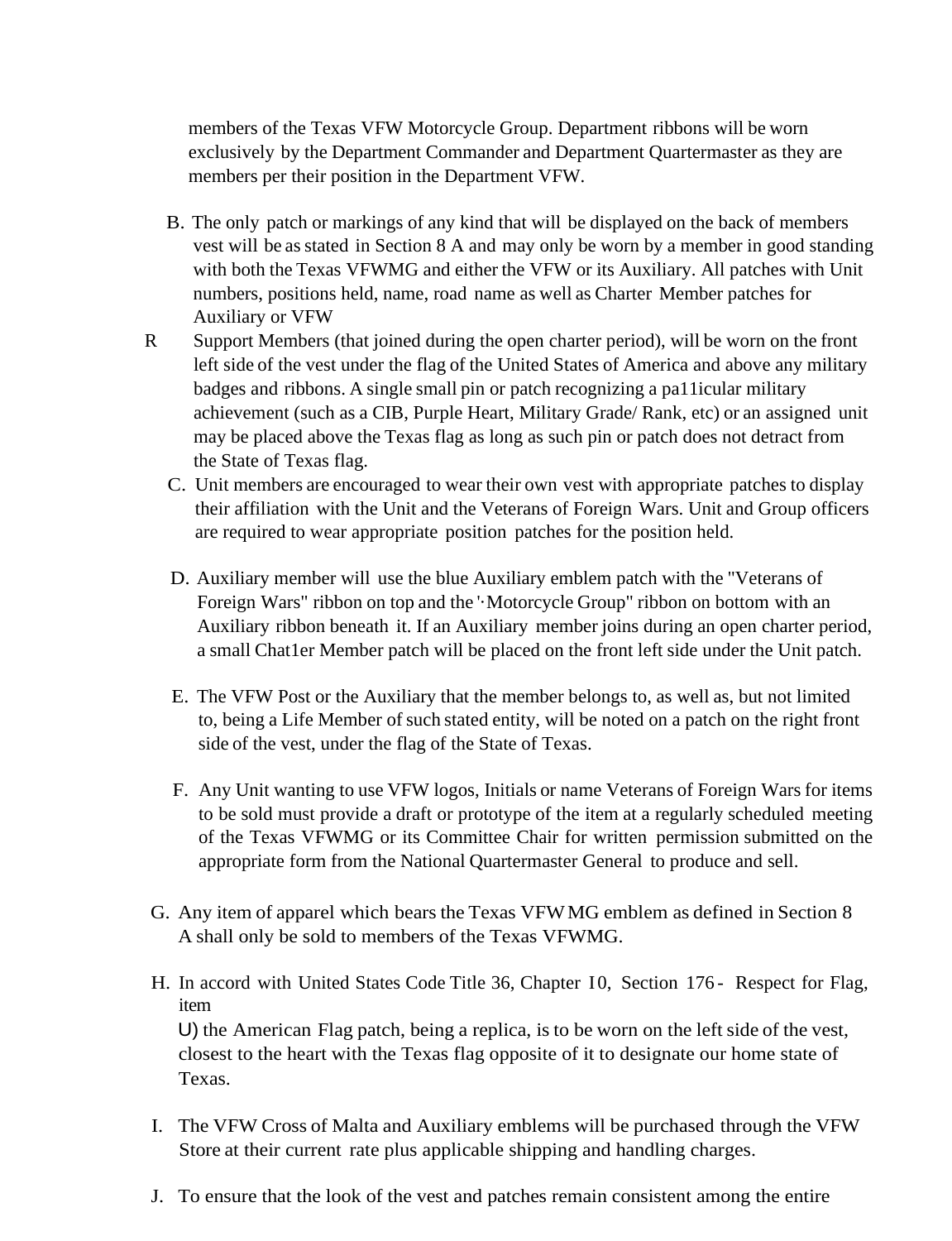group, all purchases will be from a designated source as approved by the State Quartermaster and Group Chair.

- K. A patch kit (all required patches) may be purchased by a Unit member and it will be the Unit Chair's responsibility to ensure that the patches meet the requirements and standards of this Policy.
- L. Support patches for other groups and clubs are not authorized for wear on the Texas VFWMG vest.

# **9. DRESS - OFFENSIVE ITEMS**

Members of the Texas VFW Motorcycle Group will dress in a manner that promotes a positive image for the VFW, particularly when operating in group activities or interacting with the community. No Texas VFW Motorcycle Group Unit shall allow the use of patches or apparel using offensive language in conjunction with any patch or apparel using any VFW logo or trademark. It will be the responsibility of the Unit to enforce this provision.

#### **10.WAIVERS AND RELEASE OF LIABILITY**

- A. VFW Riders and Events will require that a waiver and release of liability be signed by the rider and their passenger, if applicable. The waiver should include a statement indicating that the rider carries liability insurance for themselves and all passengers that meets the minimum state, city and/ or local insurance requirements; it should also indicate that the rider carries a valid state driver's license (military equivalents are acceptable), with a motorcycle endorsement. This is to indemnify the Post, District, Department, and National VFW against any liability for damages caused by the rider. All riders must ride and operate a motorcycle of sufficient size and power to maintain extended highway speeds. All members must always operate their motorcycle in a safe and controlled manner.
- B. All VFWMGTX members and participants will complete a yearly membership application. This application will include verbiage outlining a release of liability which will be signed by the individual, or guardian thereto. The yearly application will include language indicating the member carries liability insurance for themselves if a rider, which also implies that their passengers are covered by the minimum state, city, and or local requirements. Those individuals not meeting the criteria to sign a yearly waiver as a legal adult will be required to have a parent/legal guardian sign for that individual. The application and release will include, to the fullest extent permitted by law, language that requires the VFWMGTX to indemnify and hold the Post, District, County Council, Department, and National VFW, and the officers and employees of each, harmless from any and all claims arising from or in connection with (i) the conduct or management of the VFWRG; (ii) any act, omission, or negligence of the VFWRG or any VFWRG member or participant; (iii) any accident, injury, or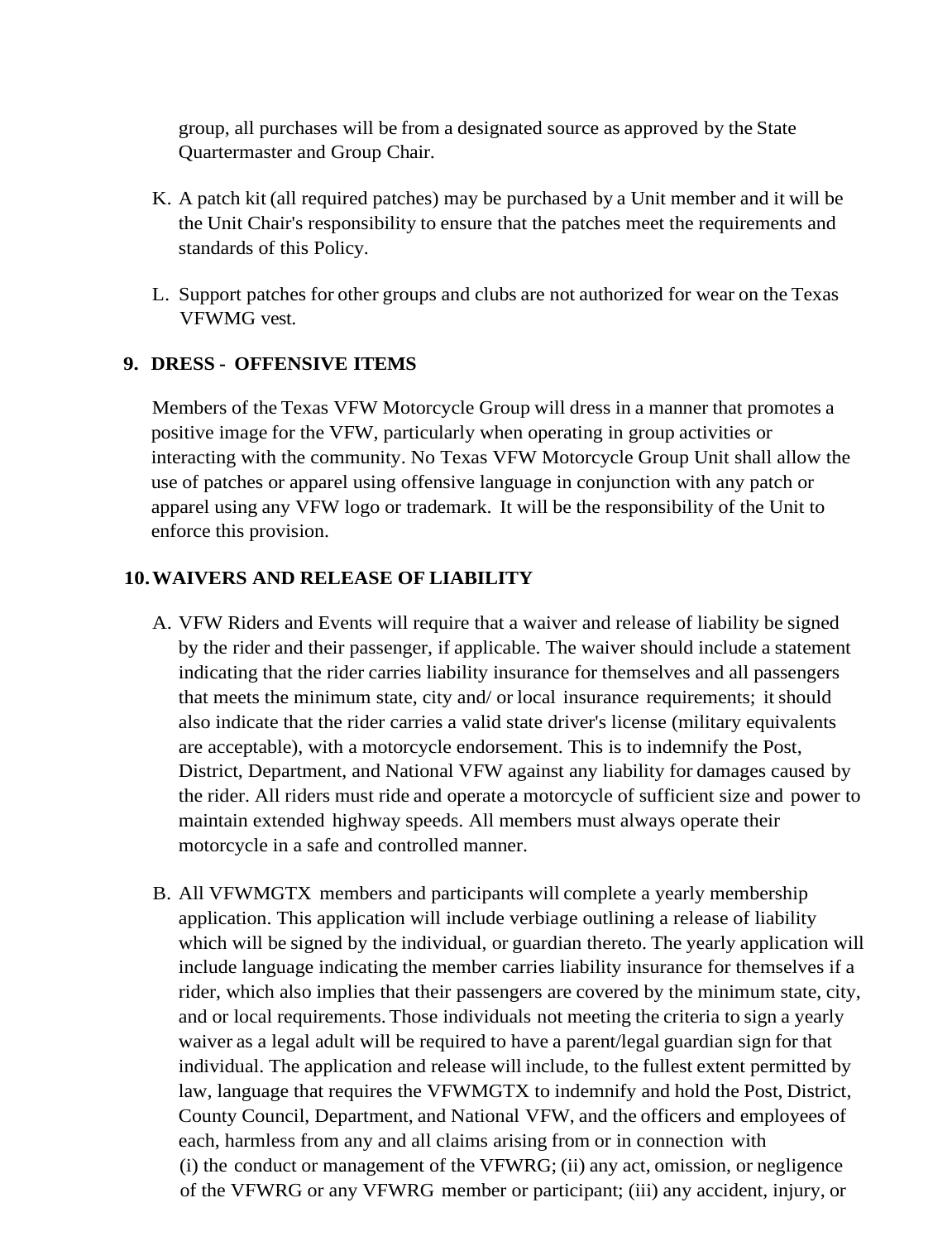damage whatsoever occurring during or related to any VFWRG event. This application and release shall be retained by the sponsoring unit for seven (7) years.

- C. Ride activities by Sponsoring Unit will be required to have liability release waivers for each participant outside of the VFWMG, regardless of age or status, if those individuals will be participating in or on a motor vehicle for the event.
- D. Waivers and liability release forms will comply with the National Policy as well as guidelines from the American Motorcycle Association (AMA).

#### **11.UNIT CONDUCT AND MEMBERSHIP**

- A. Misconduct is defined as the failure to abide by the VFWMG Policy, the National VFW or Auxiliary, the Department VFW or Auxiliary and any additional Post rules. In the event of any misconduct by a member of the Unit, the Unit has the right to temporarily revoke the offending member's privileges to include the wearing of a Group patch and participation in Unit or Group activities until a regular Unit Committee meeting or a special called Unit Committee meeting called for such purpose can be held. At that time, the members in attendance may vote to take action to reinstate the member or permanently or temporarily (for a designated period) revoke the member's right to wear the VFWMGTX patch. Subject to appeal to Post Commander.
- B. If a member misses two (2) consecutive Unit meetings or has not paid their dues or has been a non-communicative member of the Unit, the Unit has the option to suspend/ revoke the membership by a majority vote of those members present at any regularly scheduled Unit meeting. Subject to appeal to Post Commander.

#### **12.GROUP CONDUCT AND MEMBERSHIP**

A. Misconduct is defined as the failure to abide by the VFWMG Policy, the National VFW or Auxiliary, the Department of VFW or Auxiliary rules. In the event of any misconduct by a Unit, the Group Chair (with approval from the Department Commander) has the right to temporarily revoke the offending Unit's privileges to include the wearing of a Group patch and participation in Group activities to include meetings until the Unit Chair has rectified the issues provided to them in writing. Subject to appeal to Department Commander.